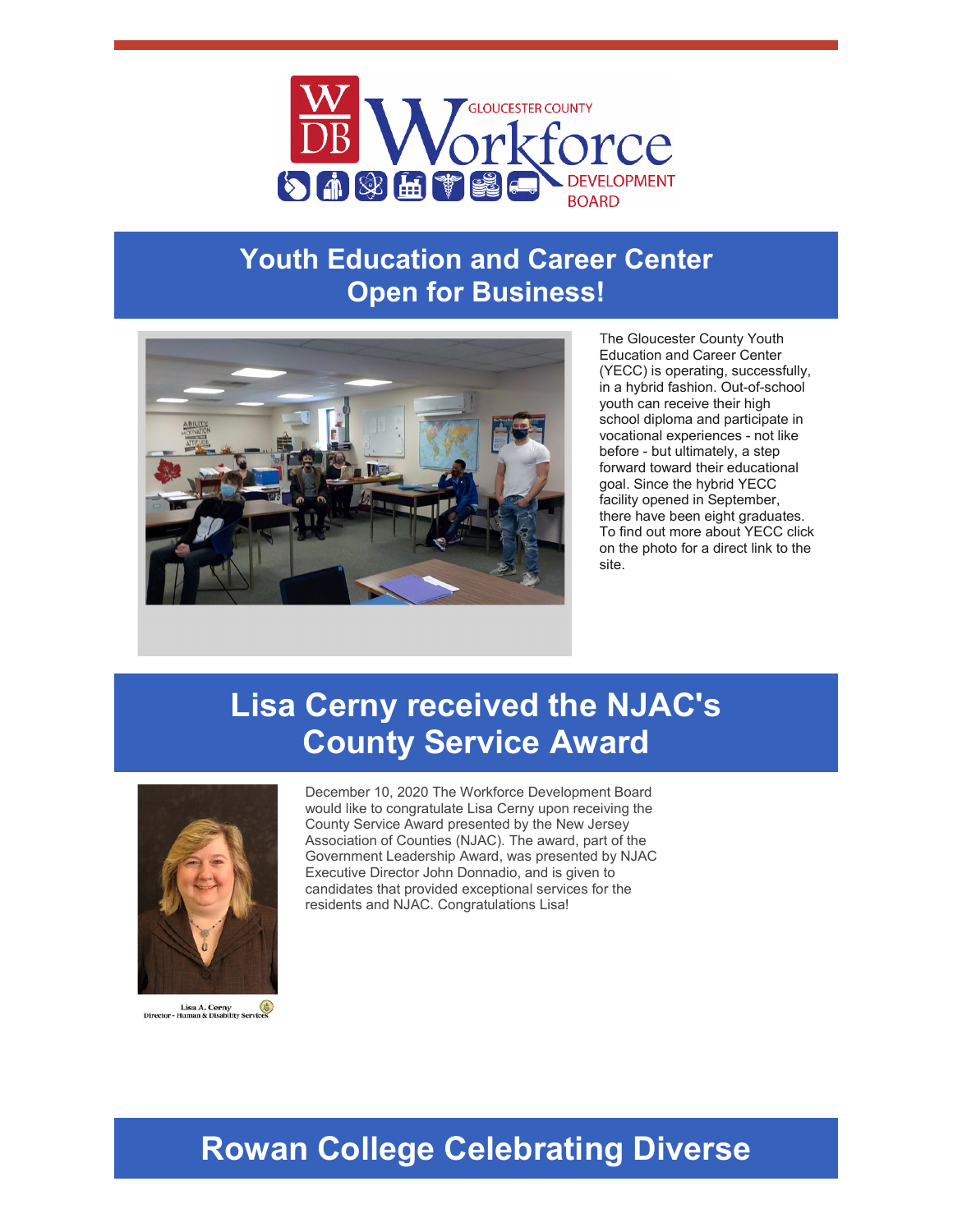## **Cultures Virtually**

Rowan College of South Jersey (RCSJ) English as a Second Language (ESL) students promoted understanding and communication through the language of music, art, and food on Wednesday, Nov. 18, during a virtual celebration of international cultures.

Eight students representing seven different countries, including Brazil, China, Mexico, Taiwan, Turkey, Russia and Vietnam, shared favorite recipes, artistic skills, pictures, and music as they enjoyed describing to viewers information about each of their countries. The annual event, ordinarily held in-person on campus, was coordinated by the College's Adult Education instructors and staff to recognize the many cultures and countries taking part in the program. Check out the event at https://youtu.be/IHfYZoiP\_R0

## **Gloucester County American Job Center Offers Virtual Services Amid a Pandemic**

The Gloucester County American Job Center in Thorofare is a dedicated career center for individuals seeking employment service, job matching, interview skills, resume writing, literacy programs, education, and training. The coronavirus pandemic continues to affect our ability to have in-person classes, but the American Job Center has been keeping in contact with our clients through many of the virtual services we offer.

The Gloucester County American Job Center in partnership with Rowan College of South Jersey (Gloucester County Campus) and our partners can offer many services via the internet, online platforms, or over the phone. Whether you are a current customer or recently unemployed due to the pandemic, our staff is here to assist you in new career opportunities.

Job seekers, employers, and those looking for additional information should contact the relevant individual or organization from the list below:

Training Services: (856) 251-6800 Improve Skills and Abilities through Training for Demand Occupations Contact: Kathleen Albano, Senior Employment Specialist Email: [Kate.Albano@dol.nj.gov](mailto:Kate.Albano@dol.nj.gov)

Division of Vocational Rehabilitation: (856) 384-3730 Assistance for Clients with Physical or Cognitive Barriers to Employment Contact: Krista M. Lope, M.S., Supervising Vocational Rehabilitation Counselor Email: [Krista.Lope@dol.nj.gov](mailto:Krista.Lope@dol.nj.gov)

Veterans Services: (856) 384-3700 Job Search Assistance and Supportive Services Referrals for Veterans with Significant Barriers to Employment Contact: Nelly David, DVOP Career Coach Email: [Nelly.David@dol.nj.gov](mailto:Nelly.David@dol.nj.gov)

Jersey Job Club: (856) 384-3700 Virtual Workshops to Improve Your Job Search Skills Contact: Carolyn Sisto, Jersey Job Club Leader Email: [Carolyn.Sisto@dol.nj.gov](mailto:Carolyn.Sisto@dol.nj.gov)

RESEA PROGRAM: (856) 384-3700 Reemployment Services Eligibility and Assessment Contact: Rebecca Clarke, Career Coach Email: [Rebecca.Clarke@dol.nj.gov](mailto:Rebecca.Clarke@dol.nj.gov)

Business Services: (856) 384-6930 Provides Assistance to Employers for All Their Hiring Needs Contact: Michelle Shirey, Exe. Director, Workforce Development Board Email[: mshirey@co.gloucester.nj.us](mailto:mshirey@co.gloucester.nj.us)

Workforce Learning Link: (856) 384-3700 Improve Basic Skills and Literacy Levels Contact: Kasmire Blazie, Employment Counselor Email: [Kasmire.Blazie@dol.nj.gov](mailto:Kasmire.Blazie@dol.nj.gov)

Youth Education and Career Center : (856) 468-5000 ext. 6841 Empower Out-of-School Youth (Ages 16-24) through Assessment, Training and Supportive Services Contact: Scott Costello, YECC specialist Email: [scostello@gcenj.org](mailto:scostello@gcenj.org)

Workforce 55+/PathStone Senior Program: (856) 549- 0564 or (856) 889-2137 "Earn While You Learn" Program For Mature Workers Contact: Gerald Davis, 55+ Senior Program Email: [Gerald.Davis@dol.nj.gov](mailto:Gerald.Davis@dol.nj.gov)

Contact: Pat Greene-PathStone Senior Program Email[: Patricia.Greene@dol.nj.gov](mailto:Patricia.Greene@dol.nj.gov)

For more information on the Gloucester County American Job Center and all of the other resources offered by the